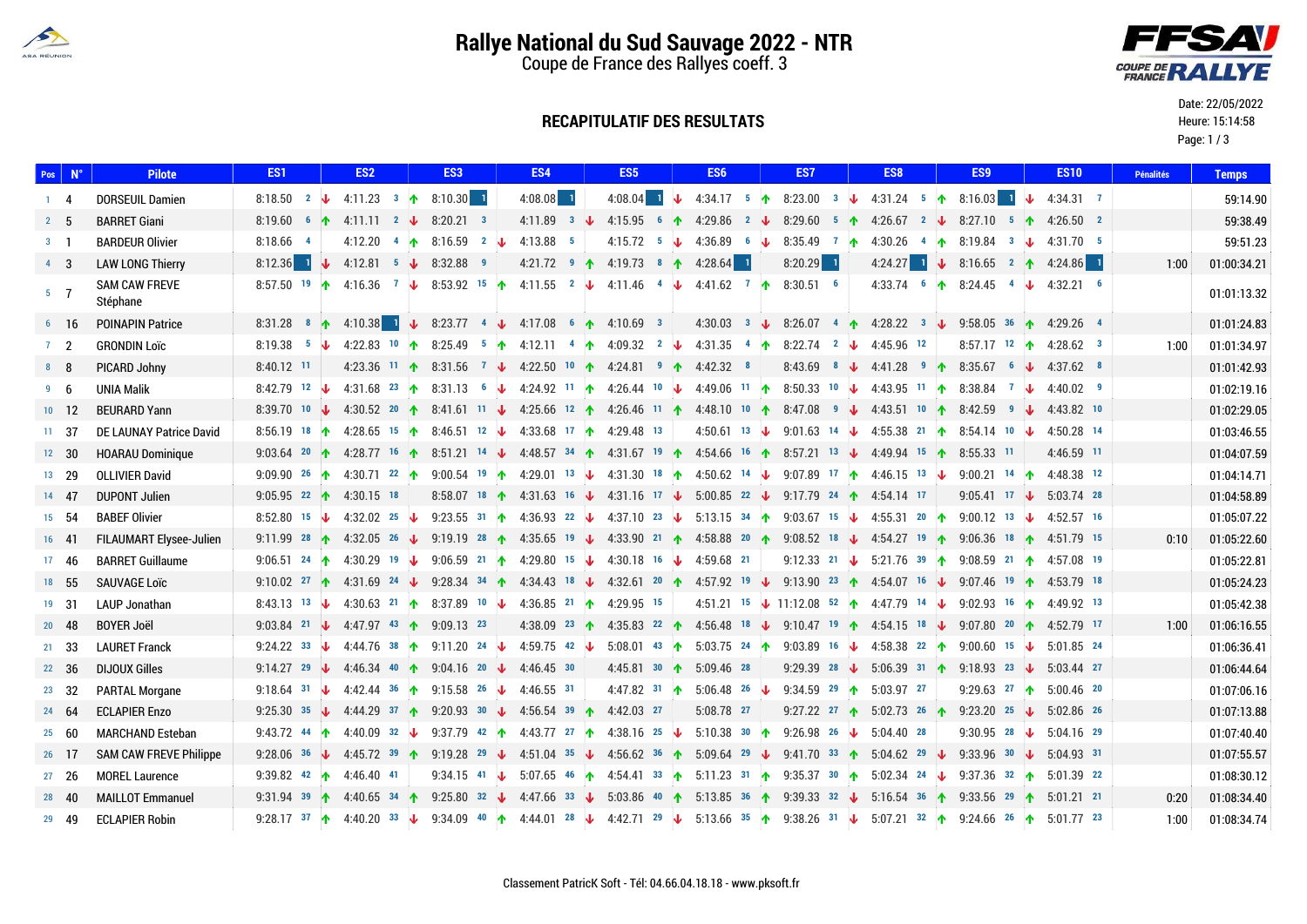

Date: 22/05/2022 Heure: 15:14:58 Page: 2 / 3

# **Rallye National du Sud Sauvage 2022 - NTR**

Coupe de France des Rallyes coeff. 3



### **RECAPITULATIF DES RESULTATS**

| $Pos \mid N^{\circ}$ | <b>Pilote</b>                        | ES <sub>1</sub>                                         | ES <sub>2</sub> | ES <sub>3</sub>                                                                                                                                                                                                                                                  | ES4                                                                                                                            | ES <sub>5</sub> |  | ES <sub>6</sub> | ES7                                                                                                  | ES <sub>8</sub> | ES <sub>9</sub>                      | <b>ES10</b>                          | <b>Pénalités</b> | <b>Temps</b> |
|----------------------|--------------------------------------|---------------------------------------------------------|-----------------|------------------------------------------------------------------------------------------------------------------------------------------------------------------------------------------------------------------------------------------------------------------|--------------------------------------------------------------------------------------------------------------------------------|-----------------|--|-----------------|------------------------------------------------------------------------------------------------------|-----------------|--------------------------------------|--------------------------------------|------------------|--------------|
| $30 \t 22$           | <b>BOYER Alain</b>                   |                                                         |                 | 9:36.45 41 1 4:41.59 35 1 9:39.62 43 1 4:51.64 36 1 4:52.86 32                                                                                                                                                                                                   |                                                                                                                                |                 |  |                 | 5.11.34 32 $\sqrt{9.42.97}$ 35 $\uparrow$ 5.08.77 33                                                 |                 |                                      | 9:40.17 33 1 5:09.92 32              |                  | 01:08:35.33  |
| $31 \quad 28$        | <b>ROYER Willy</b>                   | $9:45.01$ 46                                            |                 | 4.49.48 46 1 9.30.42 35 $\sqrt{5.03.36}$ 43 1 4.55.65 34 $\sqrt{5.03.36}$                                                                                                                                                                                        |                                                                                                                                |                 |  | $5:16.28$ 38 个  | 9:42.06 34                                                                                           |                 | 5:10.83 34 1 9:36.55 31 1            | $5:04.61$ 30                         |                  | 01:08:54.25  |
| 32, 51               | <b>TANJON Frédéric</b>               | 9:30.03 38 $\sqrt{ }$                                   |                 | 4.53.36 48 1 9.33.92 38 1 4.44.93 29 1 5.01.07 38 1 5.15.91 37 1 9.44.83 36 1                                                                                                                                                                                    |                                                                                                                                |                 |  |                 |                                                                                                      |                 |                                      | 5.15.42 35 1 9.41.03 34 1 5.14.06 33 |                  | 01:08:54.56  |
| $33 \quad 45$        | <b>ROUSSEAU Guillaume</b>            |                                                         |                 | 9:06.09 23 1 4:27.45 13 1 10:36.42 53 1 4:35.95 20 1 4:37.55 24 1 5:04.69 25                                                                                                                                                                                     |                                                                                                                                |                 |  |                 | $9:25.60$ 25                                                                                         |                 | 5.02.58 25 1 9.19.70 24 $\downarrow$ | $5:02.27$ 25                         | 2:10             | 01:09:28.30  |
| 34 34                | <b>ABSY Rajesh</b>                   |                                                         |                 | 11.21.39 <sup>72</sup> 14.48.34 <sup>44</sup> 1 9.33.98 <sup>39</sup> 1 4.54.86 <sup>38</sup> V 5.29.26 <sup>51</sup> 1 5.18.56 <sup>39</sup>                                                                                                                    |                                                                                                                                |                 |  |                 | 10:22.11 39 $\sqrt{5.56.54}$ 54 $\uparrow$ 9:47.44 35                                                |                 |                                      | 5:21.79 35                           |                  | 01:12:54.27  |
| $35 \quad 20$        | <b>RIVIERE Emmanuel</b>              | 9:59.14 54 个                                            |                 | 4.54.43 <sup>50</sup> 1 9.45.42 <sup>44</sup> $\downarrow$ 6.05.86 <sup>63</sup> 1 5.05.32 <sup>42</sup> $\downarrow$ 6.23.44 <sup>64</sup> 10.33.93 <sup>44</sup> 1                                                                                             |                                                                                                                                |                 |  |                 |                                                                                                      |                 | 5:29.18 41 10:08.31 38 $\downarrow$  | $5:30.44$ 40                         |                  | 01:13:55.47  |
| $36$ 63              | <b>SERY Vincent</b>                  |                                                         |                 | 10:15.50 $57$ ↑ 5:02.76 $56$ ↑ 10:18.98 $49$ ↑ 5:06.25 $45$ ↑ 5:01.32 $39$ ↓ 5:35.18 $45$ ↑ 10:20.50 $38$ ↓ 5:25.86 $40$ ↓ 10:22.71 $41$ ↑ 5:27.36 $36$                                                                                                          |                                                                                                                                |                 |  |                 |                                                                                                      |                 |                                      |                                      | 1:00             | 01:13:56.42  |
| 37 70                | <b>PECAULT Jean-Haide</b>            | $10:29.19$ 63 $\downarrow$                              |                 | 5.15.49 65 10:41.76 56 1 5.23.65 52 1 5.18.84 50 1 5.38.81 47                                                                                                                                                                                                    |                                                                                                                                |                 |  |                 | 10.42.48 47 1 5:36.16 46 10.44.78 43 1                                                               |                 |                                      | $5:35.10$ 42                         |                  | 01:15:26.26  |
| 38 59                | <b>PAYET Jean-Patrice</b>            |                                                         |                 | 10:35.05 <sup>65</sup> 1 5:05.71 <sup>58</sup> 10:28.19 <sup>52</sup> 1 5:11.79 <sup>49</sup> 1 5:08.47 <sup>44</sup> $\downarrow$ 5:35.33 <sup>46</sup> 10:31.66 <sup>42</sup> $\downarrow$ 5:31.33 <sup>44</sup>                                               |                                                                                                                                |                 |  |                 |                                                                                                      |                 |                                      | 10:45.21 44 1 5:29.98 39             | 1:10             | 01:15:32.72  |
| 39 78                | M'BAJOUMBE Emilie                    |                                                         |                 | 10:25.54 62 1 1:13.31 51 1 5:53.22 46                                                                                                                                                                                                                            |                                                                                                                                |                 |  |                 |                                                                                                      |                 |                                      |                                      |                  | 01:15:39.45  |
| 40 73                | PANCHBHAYA Hamza                     | $10:22.22$ <sup>61</sup> <b>1</b> 5:07.61 <sup>60</sup> |                 |                                                                                                                                                                                                                                                                  | 11:01.63 60 1 5:09.10 47 1 5:10.60 45 $\downarrow$ 5:50.62 54 1 10:40.97 45 $\downarrow$ 5:46.97 51 1 10:46.28 45 1 5:44.51 44 |                 |  |                 |                                                                                                      |                 |                                      |                                      |                  | 01:15:40.51  |
| 41 21                | ROBERT Johny                         |                                                         |                 | 10:35.07 66 1 5:07.46 59 1 10:14.88 47 $\downarrow$ 5:35.84 56 1 5:30.69 52 1 5:47.24 51 10:43.33 48 1 5:39.36 47                                                                                                                                                |                                                                                                                                |                 |  |                 |                                                                                                      |                 |                                      | 10:58.21 47 1 5:36.80 43             |                  | 01:15:48.88  |
| 42 68                | <b>VALLY Jean Damien</b>             |                                                         |                 | 10:20.92 <sup>60</sup> ↓ 5:10.21 <sup>63</sup> ↑ 10:53.56 <sup>58</sup> ↑ 5:25.17 <sup>53</sup> ↑ 5:04.27 <sup>41</sup> ↓ 5:52.40 <sup>55</sup> ↑ 10:42.18 <sup>46</sup> ↓ 5:39.87 <sup>48</sup> ↑ 10:51.56 <sup>46</sup> ↑ 5:31.43 <sup>41</sup>                |                                                                                                                                |                 |  |                 |                                                                                                      |                 |                                      |                                      | 1:00             | 01:16:31.57  |
| 43 81                | <b>FONTAINE</b><br>Luciano-Guillaume |                                                         |                 | 10:15.91 58 $\downarrow$ 5:13.44 54 $\downarrow$ 12:14.16 57 $\uparrow$ 6:01.37 52 $\uparrow$ 5:13.50 48 $\downarrow$ 5:46.28 50 $\downarrow$ 11:11.75 51 $\uparrow$ 5:43.18 49 $\uparrow$ 10:31.68 42 $\downarrow$ 5:45.12 45                                   |                                                                                                                                |                 |  |                 |                                                                                                      |                 |                                      |                                      | 0:30             | 01:18:26.49  |
| 44 24                | <b>BAYARD Flody</b>                  |                                                         |                 | 11.12.92 70 $\downarrow$ 5:55.12 74 10:40.38 55 $\downarrow$ 5:37.93 57 1 5:32.71 53 $\downarrow$ 5:58.10 56 1 11:14.87 53                                                                                                                                       |                                                                                                                                |                 |  |                 |                                                                                                      |                 |                                      | 5.54.86 53 1 1.11.44 49 1 6.00.59 47 |                  | 01:19:18.92  |
| 45 72                | <b>TAILAME Jean-François</b>         | 11:01.79 68                                             |                 | 5.28.11 68 1 11:32.66 64 1 5:44.35 58 1 5:39.84 54 1 6:29.73 65 1 11:29.71 54 1 6:18.87 61 1 11:22.53 54 1 6:19.50 53                                                                                                                                            |                                                                                                                                |                 |  |                 |                                                                                                      |                 |                                      |                                      |                  | 01:21:27.09  |
| 46 27                | <b>BHUGELOO Soreya</b>               |                                                         |                 | 11:34.16 73 1 5:40.92 72 11:14.29 <sup>62</sup> 1 5:56.59 <sup>61</sup> 1 5:41.94 <sup>55</sup> $\downarrow$ 6:02.42 <sup>57</sup> 11:33.13 <sup>55</sup> $\downarrow$ 6:04.79 <sup>57</sup>                                                                     |                                                                                                                                |                 |  |                 |                                                                                                      |                 |                                      | 11:48.54 57 1 6:12.55 50             | 0:20             | 01:22:09.33  |
| 47 79                | <b>NAZE Bertrand</b>                 | $11:02.64$ 69 $\downarrow$                              |                 | 5:39.67 71 1 1.42.26 65 1 5:53.80 59 $\downarrow$ 6:37.70 60 1 6:10.05 59 1 11.47.11 56 $\downarrow$ 6:09.99 59 1 11.11.45 50 $\downarrow$ 6:12.94 51                                                                                                            |                                                                                                                                |                 |  |                 |                                                                                                      |                 |                                      |                                      |                  | 01:22:27.61  |
| 48 43                | <b>CLAIN Sébastien</b>               |                                                         |                 | 9:42.03 43 $\blacklozenge$ 4:57.40 51 $\blacklozenge$ 9:32.37 37 $\blacklozenge$ 5:10.80 48 $\blacklozenge$ 14:33.90 65 $\blacklozenge$ 6:46.30 66 $\blacklozenge$ 12:41.34 58 $\blacklozenge$ 5:20.04 38 $\blacklozenge$ 10:00.93 37 $\blacklozenge$ 5:18.10 34 |                                                                                                                                |                 |  |                 |                                                                                                      |                 |                                      |                                      |                  | 01:24:03.21  |
| 49 65                | <b>CARASSOU Julien</b>               |                                                         |                 | 12:18.37 <sup>75</sup> 1 5:30.96 <sup>69</sup> 12:14.27 <sup>68</sup> 1 5:56.10 <sup>60</sup> 1 5:48.06 <sup>57</sup> V 6:20.66 <sup>63</sup> 1 12:02.71 <sup>57</sup> 1 6:00.37 <sup>56</sup> 1 11:19.80 <sup>53</sup> 1 6:00.96 <sup>48</sup>                  |                                                                                                                                |                 |  |                 |                                                                                                      |                 |                                      |                                      | 1:00             | 01:24:32.26  |
| $50 \quad 23$        | K/BIDI Jérôme                        |                                                         |                 | 10:18.56 59 ↓ 5:07.64 61 ↑ 10:24.73 50 ↓ 5:31.25 55 ↓ 14:26.44 61 ↑ 5:50.58 53 ↓ 12:55.42 60 ↑ 5:50.30 52 ↓ 11:56.97 58 ↑ 6:24.54 54                                                                                                                             |                                                                                                                                |                 |  |                 |                                                                                                      |                 |                                      |                                      |                  | 01:28:46.43  |
| $51 \quad 25$        | <b>GRONDIN Nicolas</b>               |                                                         |                 | 12.17.08 74 \ 11.49.31 76 \ 11.51.49 66 \ 6.07.72 64 \ 5.53.48 58                                                                                                                                                                                                |                                                                                                                                |                 |  |                 | 6.06.42 58 $\sqrt{13.32.04}$ 61 $\uparrow$ 5.58.61 55 $\downarrow$ 11.43.68 56 $\uparrow$ 6.09.80 49 |                 |                                      |                                      | 2:30             | 01:33:59.63  |
| $52 \t 67$           | <b>GINET Elona</b>                   |                                                         |                 | $10.11.28$ 56 $\sqrt{ }$ 5.53.09 73 1 19.20.93 69                                                                                                                                                                                                                | 14:56.54 69 14:42.03 67 12 5:31.25 43 $\downarrow$ 17:39.67 64 1 5:32.20 45 10:10.31 39 1 5:28.02 37                           |                 |  |                 |                                                                                                      |                 |                                      |                                      |                  | 01:49:25.32  |
| 53 56                | <b>MOUSSA Bryan</b>                  | 9:55.16 51 $\sqrt{ }$                                   |                 | 4.59.26 52 $\downarrow$ 19.23.55 70 $\uparrow$ 14.34.43 66 $\uparrow$ 14.32.61 63 $\uparrow$ 5.34.02 44 $\downarrow$ 17.15.62 63 $\uparrow$ 5.29.37 42 $\downarrow$ 14.37.20 60 $\uparrow$                                                                       |                                                                                                                                |                 |  |                 |                                                                                                      |                 |                                      | 5:29.92 38                           |                  | 01:51:51.14  |
| 54 58                | <b>NATIVEL Eric</b>                  |                                                         |                 | 12:38.18 76 1 5:58.02 75 1 13:23.55 70 1 14:34.43 66 1 14:32.61 63 1 6:10.74 60 1 13:20.31 65 1 6:16.18 60 1 11:19.46 52                                                                                                                                         |                                                                                                                                |                 |  |                 |                                                                                                      |                 |                                      | 6:13.72 52                           |                  | 01:55:27.20  |
| 57                   | <b>TECHER Dylan</b>                  | 11:13.22 $71 + 1$                                       |                 | 5:25.37 67 10:58.91 59 1 5:27.71 54 1 5:12.56 47 $\downarrow$ 6:14.15 62 1 11:08.53 50 $\downarrow$ 6:05.19 58 1 11:00.37 48                                                                                                                                     |                                                                                                                                |                 |  |                 |                                                                                                      |                 |                                      |                                      | 0:30             |              |
| 75                   | <b>LALLEMAND Patrick</b>             | 9:33.70 40 $\downarrow$                                 |                 | 4.50.52 47 1 9:55.99 46 1 4:59.26 41 1 4:59.98 37 $\sqrt{ }$ 5:23.56 40 1 9:51.57 37                                                                                                                                                                             |                                                                                                                                |                 |  |                 |                                                                                                      |                 | $5.17.02$ 37 $\bigcup$ 11.23.12 55   |                                      |                  |              |
| 10                   | <b>GODERON Alexandre</b>             | 8:33.59 9 1 4:17.15 8                                   |                 |                                                                                                                                                                                                                                                                  | 8:32.61 8 1 4:20.22 7                                                                                                          |                 |  |                 | 4.19.35 7 $\downarrow$ 4.44.68 9 $\downarrow$ 8.51.84 11 $\uparrow$ 4.39.88 7 $\downarrow$ 8.41.09 8 |                 |                                      |                                      |                  |              |
| 11                   | <b>HOAREAU Mannix</b>                |                                                         |                 | 8:30.82 7 $\downarrow$ 4:19.35 9 $\downarrow$ 11:22.60 63 $\uparrow$ 4:20.46 8 $\downarrow$ 4:29.69 14 $\downarrow$ 5:47.82 52 $\uparrow$ 8:53.03 12 $\uparrow$ 4:39.95 8 $\downarrow$ 12:39.16 59                                                               |                                                                                                                                |                 |  |                 |                                                                                                      |                 |                                      |                                      | 5:50             |              |